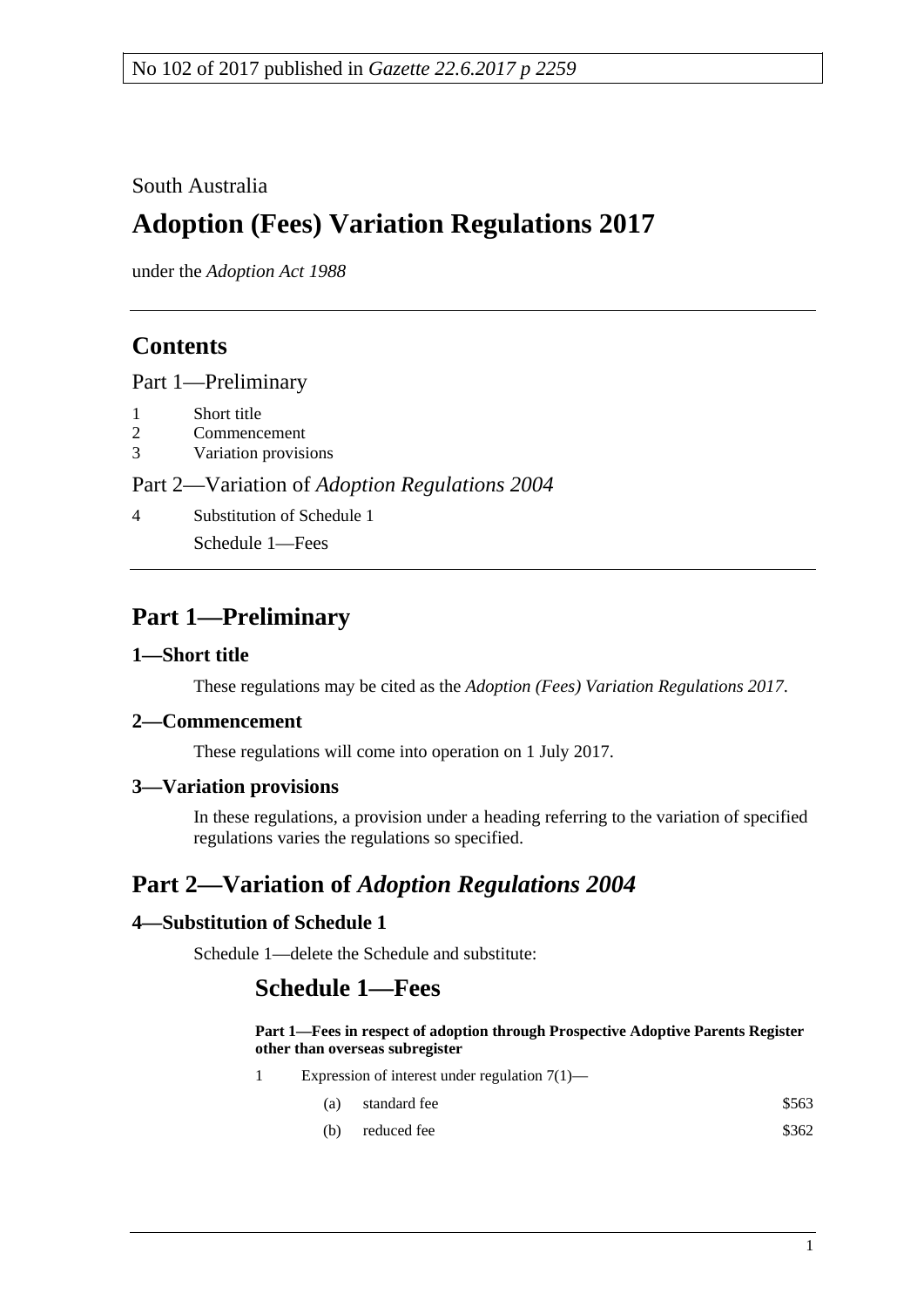| 2                                                               | Application for registration as a prospective adoptive<br>parent-                                                                                                                                                                                                                                                                   |                                                                                                                                                           |           |
|-----------------------------------------------------------------|-------------------------------------------------------------------------------------------------------------------------------------------------------------------------------------------------------------------------------------------------------------------------------------------------------------------------------------|-----------------------------------------------------------------------------------------------------------------------------------------------------------|-----------|
|                                                                 | (a)                                                                                                                                                                                                                                                                                                                                 | standard fee                                                                                                                                              | \$741     |
|                                                                 | (b)                                                                                                                                                                                                                                                                                                                                 | reduced fee                                                                                                                                               | \$408     |
| 3                                                               | Preparation of an assessment report by the Chief Executive<br>under regulation 9-                                                                                                                                                                                                                                                   |                                                                                                                                                           |           |
|                                                                 | (a)                                                                                                                                                                                                                                                                                                                                 | standard fee                                                                                                                                              | \$721     |
|                                                                 | (b)                                                                                                                                                                                                                                                                                                                                 | reduced fee                                                                                                                                               | \$366     |
| $\overline{4}$                                                  | regulation 19                                                                                                                                                                                                                                                                                                                       | On selection of an applicant for an adoption order under                                                                                                  | \$360     |
| Part 2—Fees in respect of adoption through overseas subregister |                                                                                                                                                                                                                                                                                                                                     |                                                                                                                                                           |           |
| 5                                                               | Expression of interest under regulation $7(1)$ —                                                                                                                                                                                                                                                                                    |                                                                                                                                                           |           |
|                                                                 | (a)                                                                                                                                                                                                                                                                                                                                 | standard fee                                                                                                                                              | \$866     |
|                                                                 | (b)                                                                                                                                                                                                                                                                                                                                 | reduced fee                                                                                                                                               | \$649     |
| 6                                                               | Application for registration as a prospective adoptive parent<br>and preparation of an assessment report by the<br>Chief Executive under regulation 9-                                                                                                                                                                              |                                                                                                                                                           |           |
|                                                                 | (a)                                                                                                                                                                                                                                                                                                                                 | standard fee                                                                                                                                              | \$4 3 27  |
|                                                                 | (b)                                                                                                                                                                                                                                                                                                                                 | reduced fee                                                                                                                                               | \$3 605   |
|                                                                 | (The fee includes participation in certain workshops and<br>seminars.)                                                                                                                                                                                                                                                              |                                                                                                                                                           |           |
| 7                                                               | On preparation of file for lodging with relevant authority of<br>overseas country                                                                                                                                                                                                                                                   |                                                                                                                                                           | \$2 8 8 4 |
| 8                                                               | On selection of an applicant for an adoption order for a<br>particular child under regulation 19-                                                                                                                                                                                                                                   |                                                                                                                                                           |           |
|                                                                 | (a)                                                                                                                                                                                                                                                                                                                                 | for first child to be placed for adoption                                                                                                                 | \$3 749   |
|                                                                 | (b)                                                                                                                                                                                                                                                                                                                                 | for second or subsequent child to be placed for<br>adoption                                                                                               | \$3 605   |
|                                                                 | Part 3-Other fees                                                                                                                                                                                                                                                                                                                   |                                                                                                                                                           |           |
| 9                                                               |                                                                                                                                                                                                                                                                                                                                     | On lodgement of an application for transfer of registration<br>under regulation 11                                                                        | \$303     |
| 10                                                              |                                                                                                                                                                                                                                                                                                                                     | On lodgement of an application for conversion of registration<br>\$491<br>under regulation 12                                                             |           |
| 11                                                              |                                                                                                                                                                                                                                                                                                                                     | For preparation of an assessment report by the Chief<br>\$491<br>Executive following an application for conversion of<br>registration under regulation 12 |           |
| 12                                                              | For all functions associated with consent to adoption and,<br>where necessary, the preparation of a report under<br>section $22(1)$ of the Act prior to an application to the Court<br>for an order for adoption of a child by a person other than a<br>person selected as an applicant for an adoption order from the<br>register- |                                                                                                                                                           |           |
|                                                                 | (a)                                                                                                                                                                                                                                                                                                                                 | if the application for an adoption order is to relate to<br>only 1 child                                                                                  | \$402     |